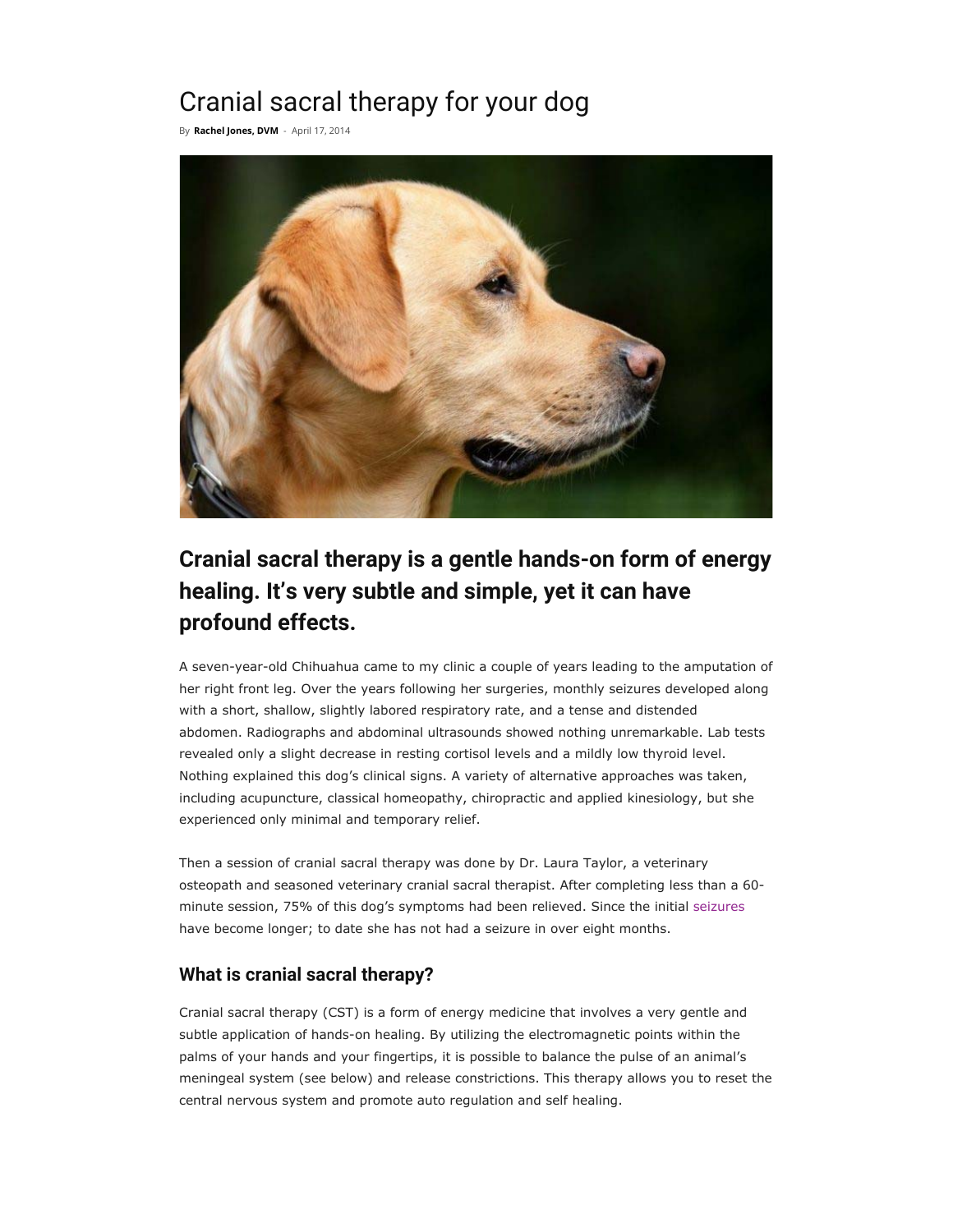Many cranial osteopaths have contributed to the development of CST, but it was Dr. John Upledger who discovered the "pulse" of the central nervous system (CNS). During a surgery of the CNS, he was unable to stabilize a section of the spinal cord and palpated a pulse of about ten per minute that was independent of the heart and respiratory rates. It is this pulse that a CST practitioner seeks to detect.

#### **Understanding the cranial sacral system**

By understanding the cranial sacral system (CSS), you can better understand the foundation of cranial sacral therapy and get started with the basics.

The CSS is a unique organ system within itself. It consists of the cranium or skull bones, the sacrum (at the base of the spine) and all the membranes and fluids around the brain and spinal cord, including the nerves, vessels and organ systems.

Remember the old game of telephone children used to play with two tin cans connected to each other by a rope? You could talk into your tin can and the person on the other end would hear what was being said. This is the same type of communication that occurs within the body through the meningeal system, from the cranium down the spinal cord to the sacrum. The meningeal system consists of three layers:

- Pia
- Arachnoid membrane
- Dura mater

The pia, the inner layer, is tightly attached to the brain and spinal cord and extends all the way down to the sacrum. It is covered by cerebral spinal fluid secured by the arachnoid layer with the dura mater closely adhered to that. The dura covers the spinal cord and the entire nervous system, has a tensile strength of 1,000 pounds per square inch, and extends out of the transverse vertebral processes. Once it leaves the CNS, it becomes the fascia system, which covers everything and interconnects the entire physical structure.

Aside from carrying waste, nutrients and serving as a lubricant, it is responsible for eliciting its own pulse or rate. Cerebral spinal fluid is produced by the choroid process in the ventricles and is filtered through the brain into the CSS, resulting in an increase in the pressures. In turn, when the CSS (Cranial sacral therapy) sends the cerebral spinal fluid back to the bloodstream, a decrease in pressure occurs. This is where the dura pulse comes from.

#### **Cranial sacral therapy case study**

My own first cranial sacral therapy patient was an aggressive ten-year-old female Chihuahua with congestive heart failure. Despite being on traditional cardiac drugs, she was going back into congestive heart failure and her family was told by the cardiologist that there was nothing more the they could do.

With nothing to lose, I started CST at the sacrum and experienced the dog relaxing in her person's arms. She commented that if she wasn't there to experience it, she would not have believed it. My hands lightly touched the dorsal surface and I felt a soft gelatinous flow of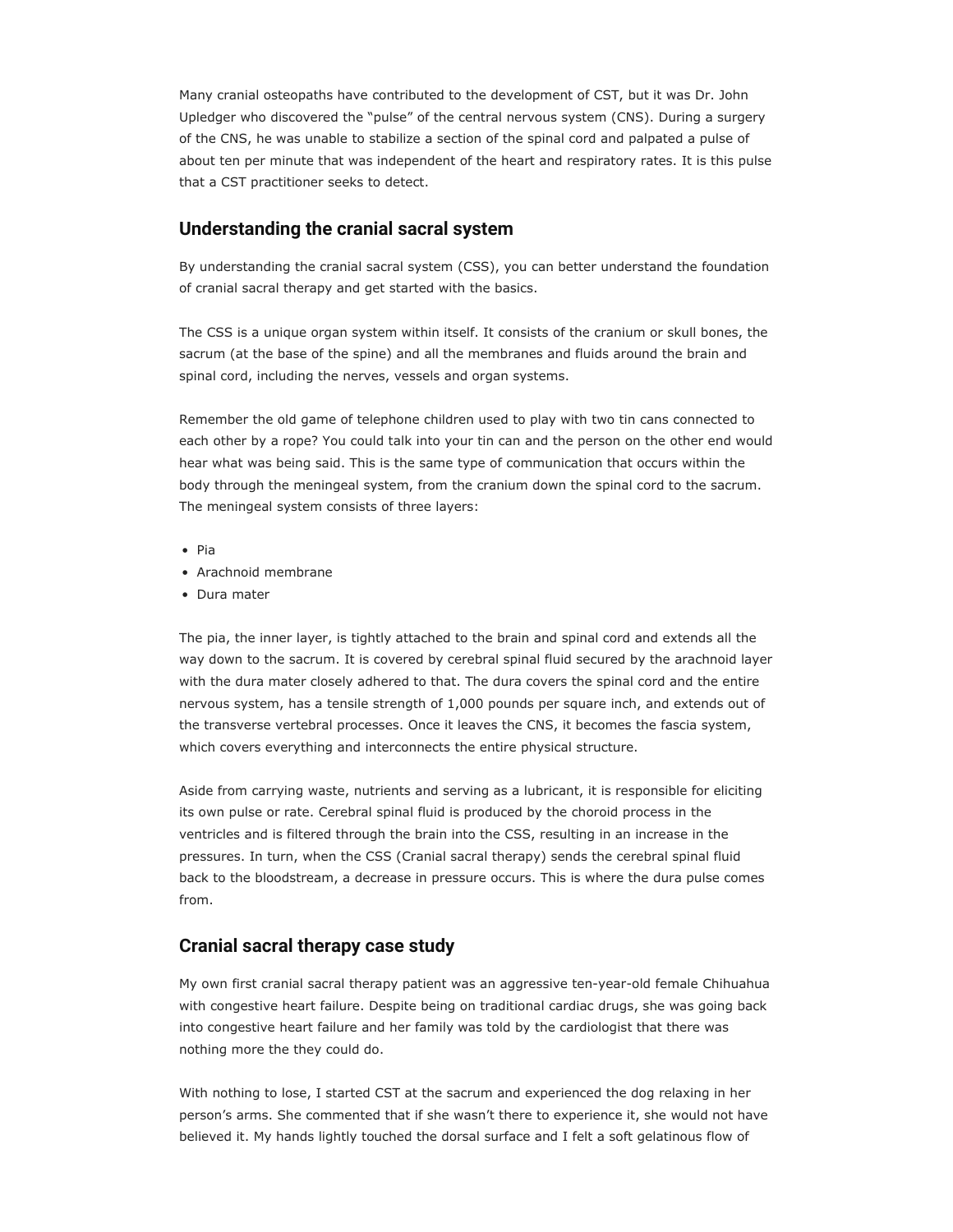energy under my hand, like a glob in a lava lamp moving slowly and continuously under my palm. Each time the dog released by taking a deep breath, I moved my hand up her body towards her head. Not once did she try to bite me. Once I got to her neck, she lost her tolerance for my touch, seemed startled out of her quiet state, and moved away. I then knew she'd had enough CST.

After this single treatment, she went on to live another six months, much to the surprise of the cardiologist.

CST is a safe and non-invasive technique that brings with it many lasting and beneficial results. By partnering it with traditional and other alternative therapies, your dog's innate healing abilities can be greatly enhanced.

#### **Getting started**



CST is simple, but it does come with a learning curve and its power shouldn't be taken lightly. It can be very intense for some dogs and is not always the starting point for all of them. Often, at first, passive touch therapies are more appropriate for very jumpy and nervous dogs, and will allow them to become more grounded before starting CST. It comes down to knowing the

needs of your dog and trusting your intuition.

Find a quiet place where you can spend a minimum of 30 minutes uninterrupted. Just be still with the dog, without talking to him. I have found that the sacrum is a pretty good starting point for most dogs.

With the dog lying down, place your hand below and above the sacral area. I choose to place my left hand on the ventral aspect of the inguinal (groin) area coming out between the hind legs, and then put my right hand dorsally. My ventral hand is either flat or cupped. (cupped position) My placement is such that my dorsal hand has the palm over the dog's tail and matched up to where the rectum would be, with the tail covering it (position one).



I usually give the dog a few minutes to settle into this touch. Once he relaxes, I extend the dorsal hand, straightening out my fingers and trying to lighten my touch to a weight of 5g to 10g, which is about the weight of a nickel in your hand. I visualize placing my hand on the water of a still lake and just try to touch the surface, like a bug walking on the water.



Once I have established this contact, I start to tune into the dura pulse. I maintain this contact and breathe, while trying to think of nothing, only being present and keeping contact with the dog.

Usually within the first ten minutes, most dogs will take a very

deep breath/sigh or experience a wide yawn. This is a signal of release to the limbic brain and an indication that the nervous system is resetting itself.